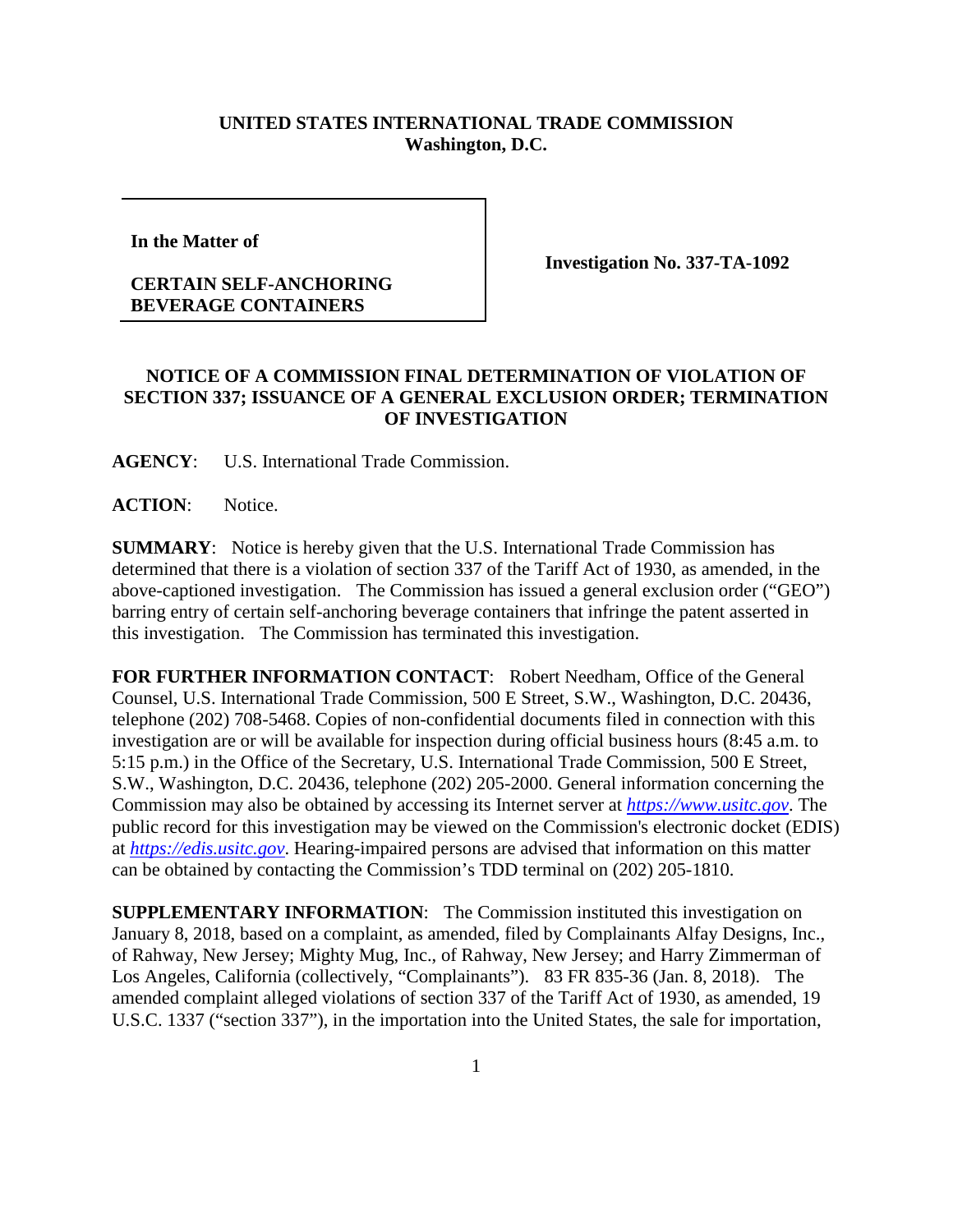and the sale within the United States after importation of certain self-anchoring beverage containers by reason of infringement of certain claims of U.S. Patent Nos. 8,028,850 ("the '850 patent") and 8,757,418 ("the '418 patent"), as well as U.S. Trademark Registration No. 4,191,803 ("the '803 trademark"). *Id.* The amended complaint further alleged that a domestic industry in the United States exists or is in the process of being established.

The notice of investigation named eight respondents: Telebrands, Corp. of Fairfield, New Jersey ("Telebrands"); HIRALIY of Guangzhou, Chin; Chekue, Shenzen Chekue Trading Co. Ltd. of Shenzhen, China; Tapcet, Guangzhou Tinghui Trade Co., Ltd. of Guangzhou, China; OTELAS, MB of Klaipeda, Lithuania; and Artiart Limited of Taipei, Taiwan (collectively, the "Unserved Respondents"); and OUOH, Zhejiang OUOH Houseware Co., Ltd., of Wenzhou, China ("OUOH"), and DevBattles of Ternopil, Ukraine ("DevBattles"). *Id.* The notice of investigation also named the Office of Unfair Import Investigations ("OUII") as a party to the investigation. *Id.* The Commission subsequently terminated the investigation with respect to Telebrands and the Unserved Respondents. *See* Order No. 8 (Feb. 16, 2018) (unreviewed Notice (Mar. 15, 2018)); Order No. 10 (Apr. 10, 2018) (unreviewed Notice (May 8, 2018)).

On May 3, 2018, the ALJ issued an initial determination ("ID") (Order No. 11) finding in default the last two remaining respondents, OUOH and DevBattles (collectively, "the defaulting respondents"). The Commission determined not to review the ID. Comm'n Notice (June 1, 2018).

On May 25, 2018, Complainants filed a motion for summary determination that the defaulting respondents have sold for importation into the United States, imported into the United States, or sold after importation certain self-anchoring beverage containers that infringe certain claims of the '850 patent in violation of section 337. The motion also requested a recommendation for entry of a GEO; but the motion did not request cease and desist orders directed against either defaulting respondent.

On June 6, 2018, the ALJ issued an ID (Order No. 12), granting Complainants' motion to withdraw all allegations based on the '803 trademark and the '418 patent. The Commission determined not to review the ID. Comm'n Notice (June 25, 2018).

On June 14, 2018, Complainants filed a supplement to their May 25, 2018, motion for summary determination. On the same day, OUII filed a response in support of Complainants' motion.

On August 27, 2018, the ALJ issued an ID (Order No. 15) granting Complainants' motion for summary determination. The ALJ found that the importation requirement is satisfied as to each defaulting respondent, that the accused products of each defaulting respondent infringe claim 1 of the '850 patent, and that Complainants satisfied the domestic industry requirement. No petitions for review of the ID were filed. The ALJ recommended issuance of a GEO and the imposition of a bond in the amount of 100 percent of the entered value of subject products during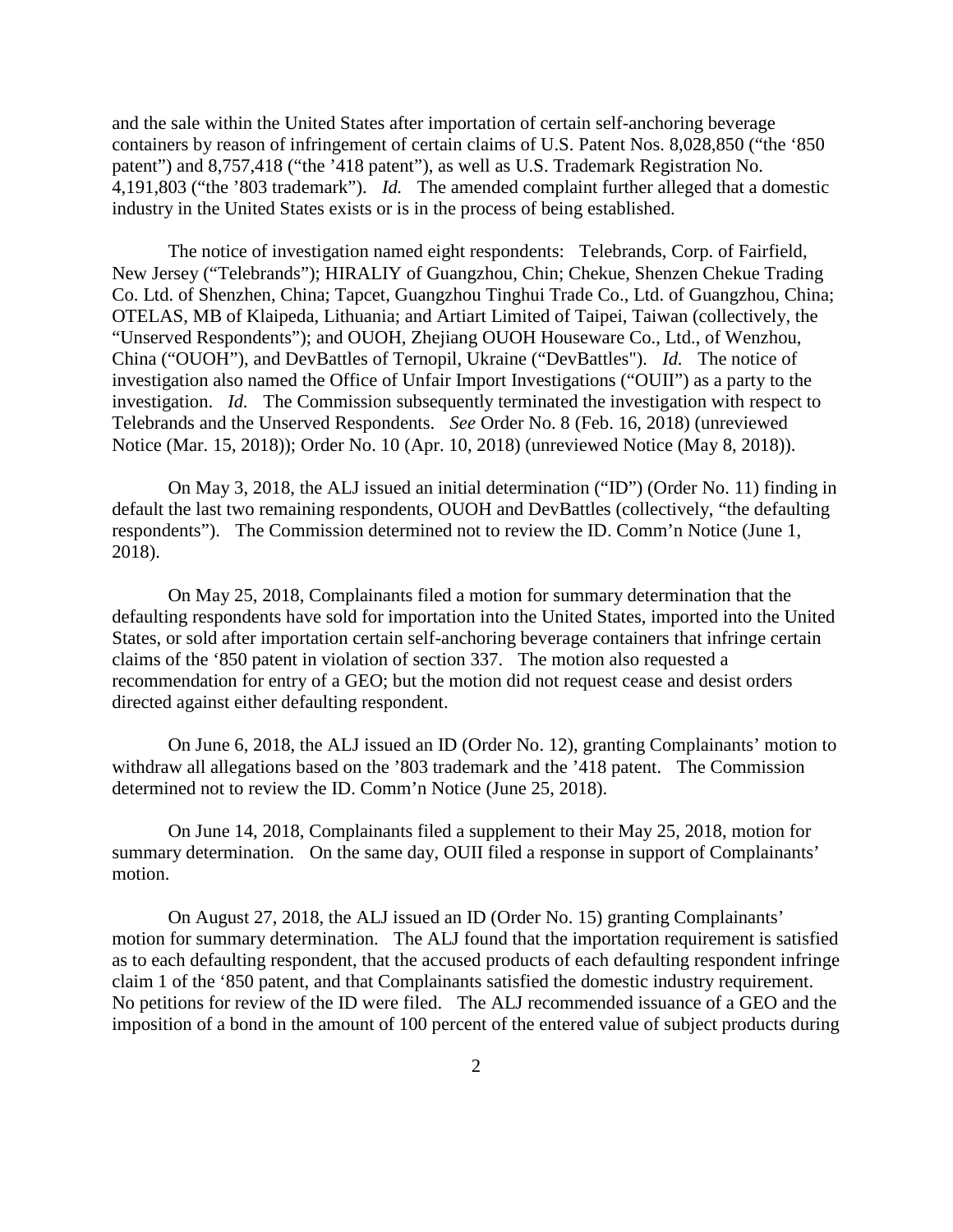the period of Presidential review.

On October 5, 2018, the Commission determined to review in part the ID granting summary determination of a section 337 violation. 83 FR 51703 (Oct. 12, 2018) ("Notice"). Specifically, the Commission determined to review: (1) the ID's findings on infringement to correct typographical errors, namely to modify a cross-reference "[f]or the foregoing reasons" at page 11 of the ID to "[f]or the following reasons" and to modify a citation to "Mot. Ex. 3 at Attachments 1 (OUOH) and 6 (DevBattles)" at page 11 of the ID to "Mot. Ex. 3 at Attachments 3 (OUOH) and 6 (DevBattles)", and to strike the sentence at page 11 of the ID that refers to claim charts attached to the Amended Complaint ("Complainants also attached claim charts to the Amended Complaint . . . of the patent. (Compl Exh. 38 at 13-15 (OUOH), 16-18 (DevBattles).)"); (2) the ID's findings on importation, and on review, (a) affirm the ID's finding on importation as to defaulting respondent OUOH on the modified ground that Complainants have established by substantial, reliable, and probative evidence that the importation requirement of section 337 is satisfied with respect to defaulting respondent OUOH and (b) take no position on whether Complainants have established by substantial, reliable, and probative evidence the importation requirement as to defaulting respondent DevBattles; and (3) the ID's findings on the economic prong of the domestic industry, and on review, affirm the ID's finding of the existence of a domestic industry under subsection 337(a)(3)(B), and to take no position on whether a domestic industry exists under subsections  $337(a)(3)(A)$  or (C). Accordingly, the Commission found a violation of section 337 as to defaulting respondent OUOH by substantial, reliable, and probative evidence.

In its Notice, the Commission requested written submissions on the issues of remedy, the public interest, and bonding. 83 FR 51703 (Oct. 12, 2018). Complainants and OUII timely filed initial written submissions, and OUII also filed a reply to Complainants' submission. No other submissions were filed in response to the Commission Notice.

Having reviewed the submissions filed in response to the Commission Notice and the evidentiary record, the Commission has determined that the appropriate form of relief in this investigation is a GEO prohibiting the unlicensed importation of certain self-anchoring beverage containers that infringe claim 1 of the asserted patent. The Commission has further determined that the public interest factors enumerated in section 337(d) (19 U.S.C. 1337(d)) do not preclude issuance of the GEO. Finally, the Commission has determined that a bond in the amount of one hundred (100) percent of the entered value is required to permit temporary importation of the articles in question during the period of Presidential review (19 U.S.C. 1337(j)). The investigation is terminated.

The Commission's order and opinion were delivered to the President and to the United States Trade Representative on the day of their issuance. The Commission has also notified the Secretary of the Treasury and Customs and Border Protection of the order.